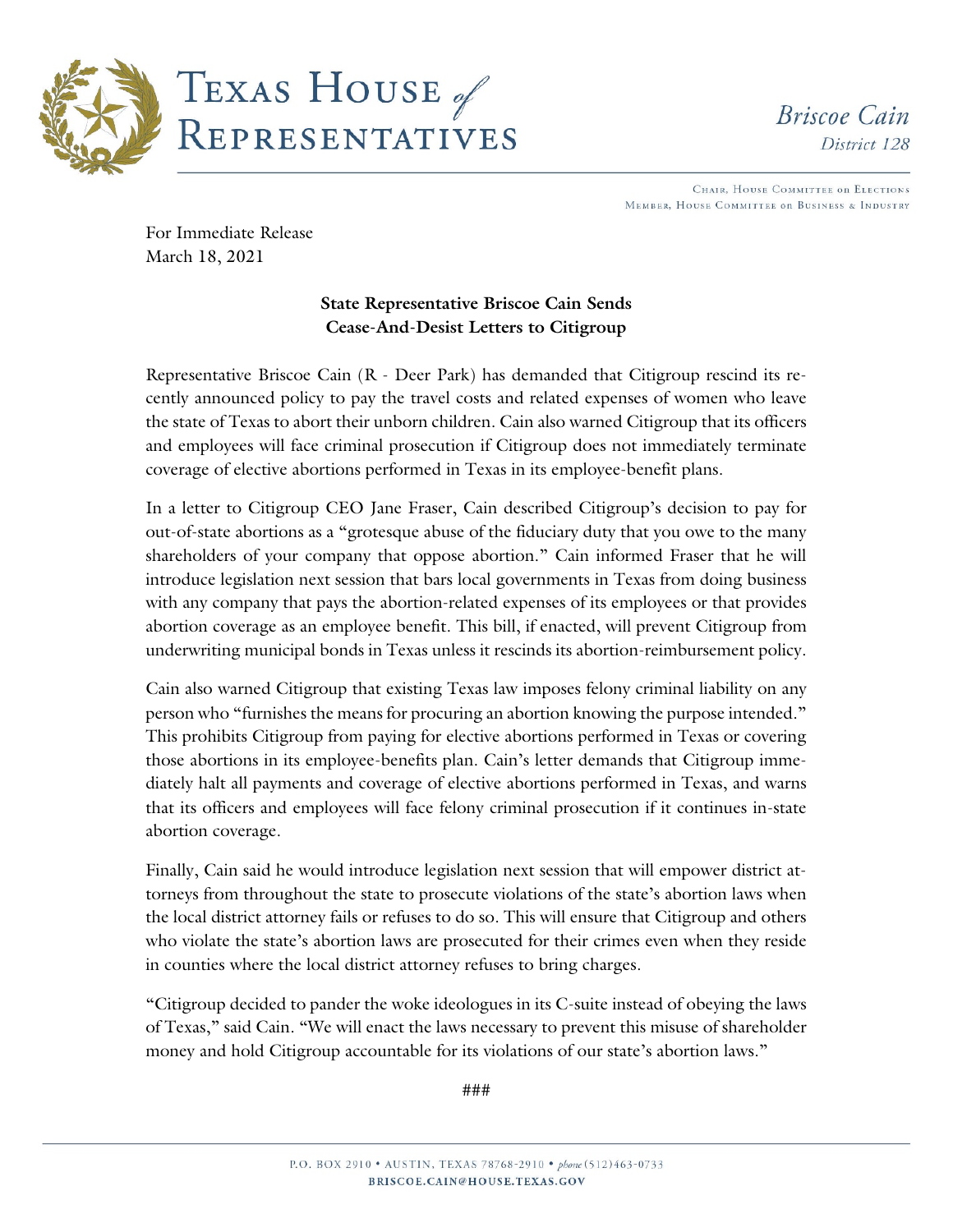

# TEXAS HOUSE of REPRESENTATIVES

**Briscoe Cain** District 128

CHAIR, HOUSE COMMITTEE ON ELECTIONS MEMBER, HOUSE COMMITTEE ON BUSINESS & INDUSTRY

March 18, 2022

Jane Fraser Chief Executive Officer, Citigroup 388 Greenwich Street New York, New York 10013 jane.fraser@citigroup.com

Dear Ms. Fraser:

It has come to my attention that your company has decided to pay the travel costs and related expenses of women who leave the state of Texas to murder their unborn children. Your decision to divert corporate resources to this end is unacceptable and will not be tolerated. Your responsibility as a CEO is to maximize return to the shareholders, not to divert shareholder resources toward ideological causes in an effort placate the woke liberals in your C-suite. The money that you are using to pay for out-of-state abortions belongs to the shareholders of the company—not to you, and not to the directors or officers of Citigroup. Your actions are a grotesque abuse of the fiduciary duty that you owe to the many shareholders of your company that oppose abortion, as well as to shareholders who want that money used to maximize returns on their investment rather than to commit acts of violence against the most vulnerable members of the human family.

The state of Texas has already taken action in response to Citigroup's use of corporate resources to further the anti-gun and anti–Second Amendment ideologies of your corporate officers. Last session, we enacted a law that prohibits local government in Texas from doing business with companies that discriminate against firearm businesses or trade groups. We will again take swift and decisive action if you do not immediately rescind your recently announced policy to pay the expenses of Citigroup employees who kill their unborn children.

First. I intend to introduce legislation next session that bars local governments in Texas from doing business with any company that pays the abortion-related expenses of its employees or that provides abortion coverage as an employee benefit—regardless of where the employee is located or where the abortion is performed. If the Supreme Court overrules *Roe v. Wade*, 410 U.S. 113 (1973), this term, as many expect, then it will become impossible for Citigroup to pay for abortions performed in Texas. But the legislation that I plan to introduce will prevent Citigroup from paying for any employee's abortion if it wishes to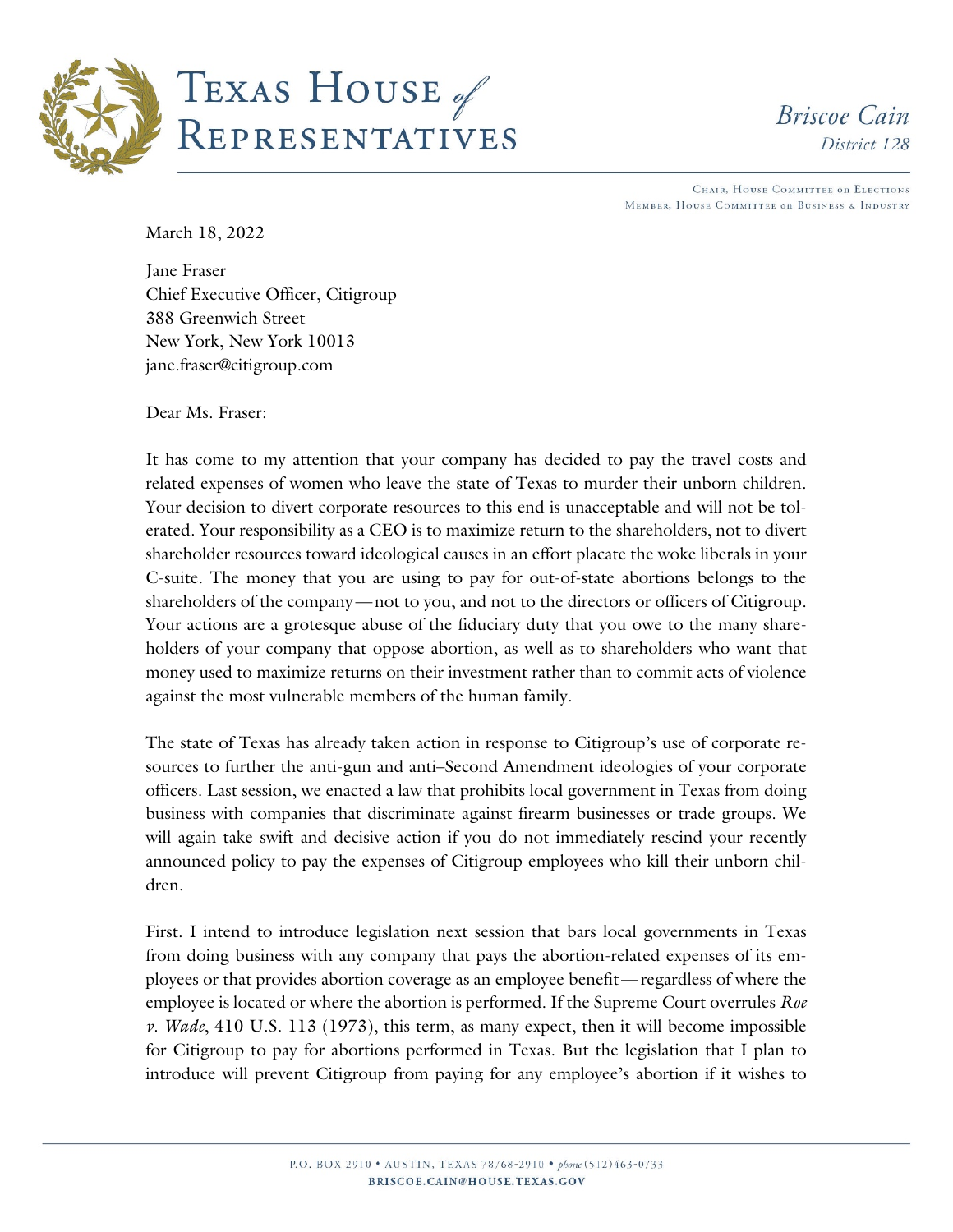

CHAIR, HOUSE COMMITTEE ON ELECTIONS MEMBER, HOUSE COMMITTEE ON BUSINESS & INDUSTRY

continue doing business with Texas municipalities, even if the employee is located out of state and even if the abortion is performed out of state.

Second. You should know that the existing law of Texas imposes felony criminal liability on any person who "furnishes the means for procuring an abortion knowing the purpose intended." West's Texas Civil Statutes, article 4512.2 (1974).<sup>1</sup> Violations of article 4512.2 are punishable by two to five years imprisonment for each abortion that was paid for, and the statute of limitations is three years. The only exception is for abortions "procured or attempted by medical advice for the purpose of saving the life of the mother." West's Texas Civil Statutes, article 4512.6 (1974). The State of Texas has never repealed this statute, and the legislature re-affirmed the continuing vitality of article 4512.2 last session when it enacted Senate Bill 8. *See* Senate Bill 8, 87th Leg., § 2.

To the extent that Citigroup is paying for elective abortions performed in Texas as part of its employee benefits, it is committing criminal acts and exposing every person involved to criminal prosecution and imprisonment. *Roe v. Wade*, 410 U.S. 113 (1973), is no defense because Citigroup and its officers lack standing to assert the third-party rights of women seeking abortions as a defense to criminal prosecution. *See Kowalski v. Tesmer*, 543 U.S. 125, 129 (2004) ("A party 'generally must assert his own legal rights and interests, and cannot rest his claim to relief on the legal rights or interests of third parties.'" (citation omitted)).<sup>2</sup> And in all events, a woman seeking an abortion has no constitutional right to have her employer pay for it, *see Harris v. McRae*, 448 U.S. 297, 325 (1980), so no abortion patient will suffer an "undue burden" if Citigroup officers and employees are prosecuted for violating article 4512.2.3 There is also no constitutional right to perform or pay for another

<sup>1.</sup> The full text of the statute says: "Whoever furnishes the means for procuring an abortion knowing the purpose intended is guilty as an accomplice." West's Texas Civil Statutes, article 4512.2 (1974). A copy of the statute is attached to this letter.

<sup>2.</sup> The Supreme Court has allowed abortion doctors and abortion providers to assert the thirdparty rights of abortion patients, but no court has ever held that an abortion fund (or a donor to such a fund) has the necessary "close relation" needed to establish third-party standing. *See, e.g.*, *Singleton v. Wulff*, 428 U.S. 106, 117 (1976) (plurality opinion) (allowing *physicians* to assert third-party rights of their patients seeking abortions on account of the "patent" "closeness of the relationship"); *June Medical Services LLC v. Russo*, 140 S. Ct. 2103, 2118 (2020) (plurality opinion) ("We have long permitted abortion *providers* to invoke the rights of their actual or potential patients in challenges to abortion-related regulations." (emphasis added)).

<sup>3.</sup> *See also Planned Parenthood of Kansas and Mid-Missouri v. Moser*, 747 F.3d 814, 826 (10th Cir. 2014) ("There is a qualitative difference between prohibiting an activity and refusing to subsidize it. The Supreme Court, for instance, has drawn that line in rejecting state laws prohibiting certain abortions but not laws refusing to provide funds for the practice.").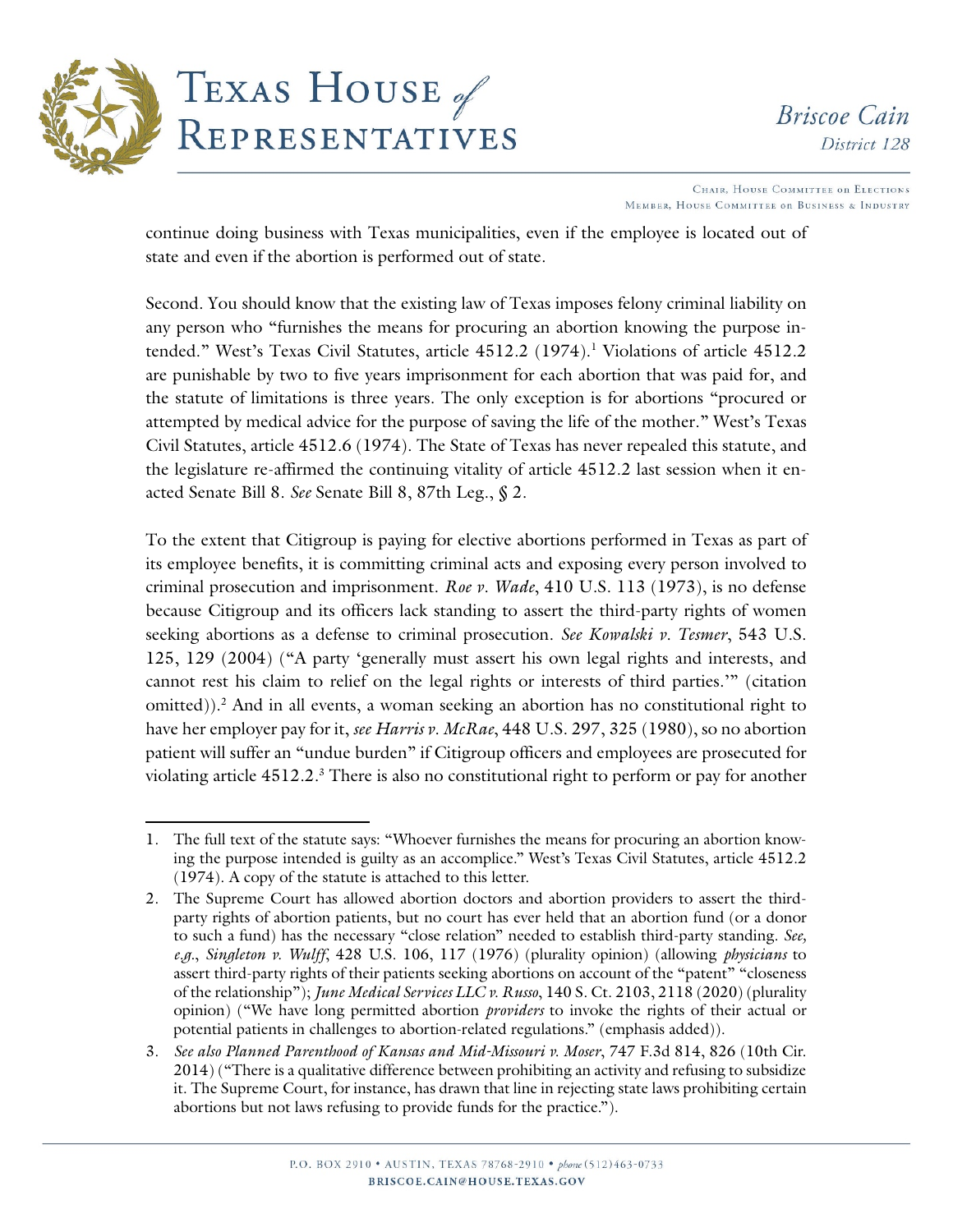

CHAIR, HOUSE COMMITTEE ON ELECTIONS MEMBER, HOUSE COMMITTEE ON BUSINESS & INDUSTRY

person's abortion; that is why abortion providers who challenge abortion regulations must invoke the third-party rights of their patients rather than assert their own constitutional rights. *See, e.g.*, *Planned Parenthood of Greater Ohio v. Hodges*, 917 F.3d 908, 912 (6th Cir. 2019) (en banc) ("The Supreme Court has never identified a freestanding right to perform abortions. To the contrary, it has indicated that there is no such thing."). Nor will the abortionist's immunity from prosecution on account of *Roe* preclude the imposition of accomplice liability on employer and others who violate section 4512.2 by paying for another person's abortion. *See* Tex. Penal Code § 7.03(2).

Citigroup may not be aware that it is a crime to pay for another person's abortion in Texas, because its offices in Texas are located in areas where the local district attorney is unwilling to bring charges in response to these criminal acts. But I will be introducing legislation next session that will empower district attorneys from throughout the state to prosecute abortion-related crimes—including violations of article 4512.2 of the Revised Civil Statutes when the local district attorney fails or refuses to do so. The bill will also eliminate the threeyear statute of limitations that currently applies to violations of article 4512.2.

Citigroup must immediately cease and desist all activities that aid or abet elective abortions performed in Texas. This includes paying for elective abortions performed in Texas, defraying or reimbursing the costs of such abortions, and providing any coverage of in-state elective abortions as part of an employee's benefits. The only abortions performed in Texas that Citigroup may pay for or cover are abortions "procured or attempted by medical advice for the purpose of saving the life of the mother." West's Texas Civil Statutes, article 4512.6 (1974). The state of Texas will ensure that your company is held accountable for any instate abortions that you illegally assisted.

Sincerely,

Briscoe Cain Texas State Representative House District 128

Enclosure: West's Texas Civil Statutes, articles 4512.1 – 4512.6 (1974)